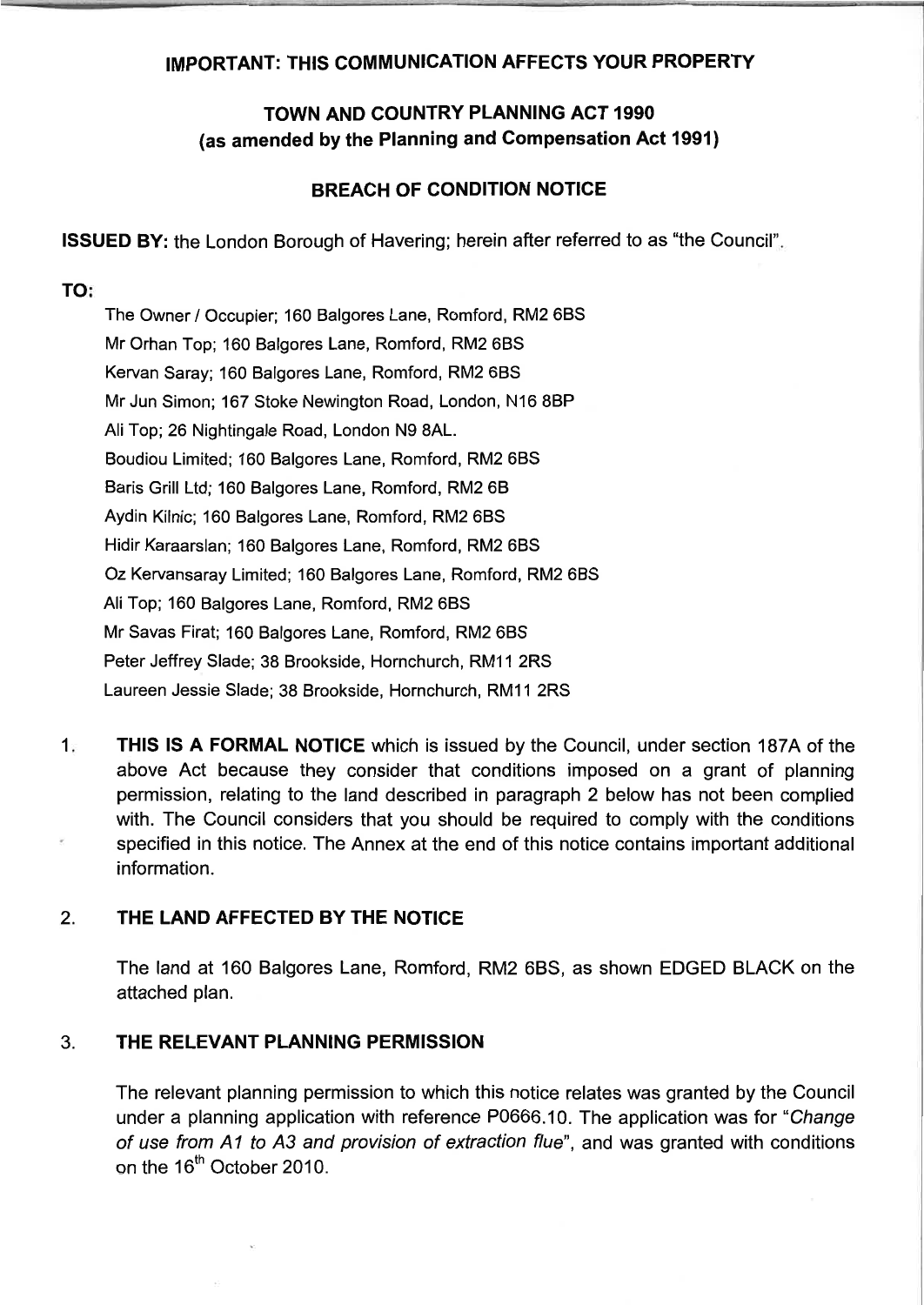#### $\overline{4}$ . **THE BREACH OF CONDITION**

The following conditions have not been complied with:-

- (5) Prior to the first occupation of the development hereby permitted, provision shall be made for the storage of refuse awaiting collection according to details which shall previously have been agreed in writing by the Local Planning Authority.
- **(6)** Before the use commences suitable equipment to remove and / or disperse odours and odorous material should be fitted to the extract ventilation system in accordance with a scheme to be designed and certified by a competent engineer and after installation a certificate to be lodged with the Planning Authority. Thereafter, the equipment shall be properly maintained and operated within design specifications during normal working hours.

The level of dispersion has been calculated based upon an estimation of intended use scale and nature of the business and has been determined as discharge 1 metre above ridge at 15m/s. Odour control should be implemented as described in guidance issued by the environmental health department to the level required by the level of likely nuisance.

#### **WHAT YOU ARE REQUIRED TO DO**  5.

As the person responsible for the breach of condition specified in paragraph **4** of this notice, you are required to comply with the stated condition by taking the following steps:

- (i) You must:
	- (a) Submit to the Council a scheme detailing the storage of refuse awaiting collection that is then approved by the Local Planning Authority, AND have this implemented on site.
	- (b) Submit a certificate with the Planning Authority that confirms that suitable equipment to remove and / or disperse odours and odorous material has been fitted to the extract ventilation system in accordance with a scheme that has been designed and certified by a competent engineer.

Period of compliance with steps (i), (i)(a) and (i)(b): 28 days beginning with the day on which this notice is served upon you.

**If, after the period of compliance, the steps outlined above [steps (i), (i)(a) and (i)(b)] are NOT met to the satisfaction of the Council, the use of the property as a restaurant (A3 use) shall cease.**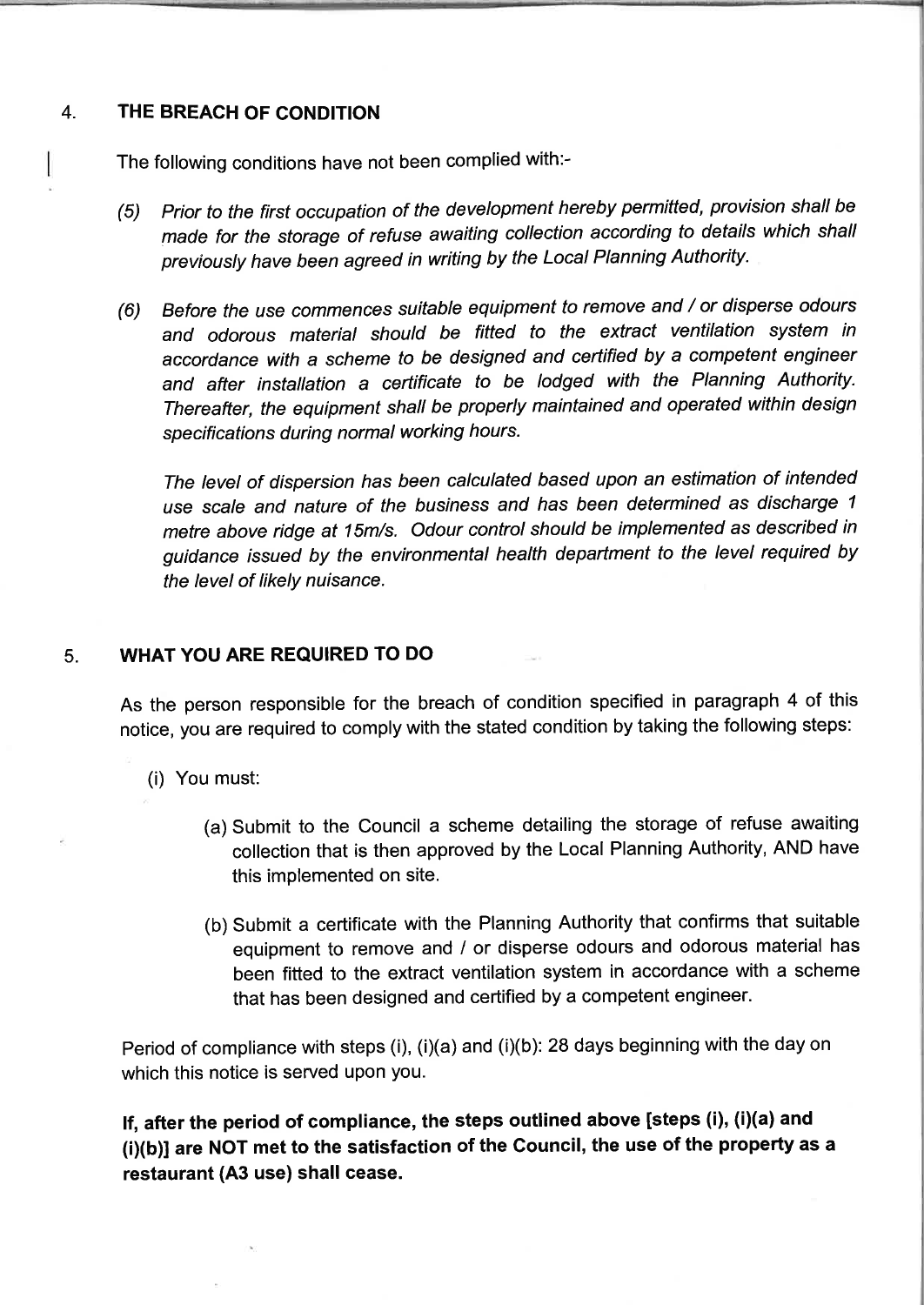# **THlS NOTICE TAKES EFFECT IMMEDIATELY IT IS SERVED ON YOU IN PERSON OR ON THE DAY YOU RECEIVED IT BY POST.**

# **THERE IS NO RIGHT OF APPEAL TO THE SECRETARY OF STATE FOR COMMUNITIES AND LOCAL GOVERNMENT AGAINST THlS NOTICE**

Parid Colina

**Signed:** 

Authorised Officer

Dated: 11<sup>th</sup> August 2017

**On behalf of:** The Mayor and Burgesses of the London Borough of Havering; Town Hall, Main Road, Romford, RMI 3BD

**Nominated Officer:** Sam Cadman Telephone Number: 01708 434798

### **ANNEX**

It is an offence to contravene the requirements stated in paragraph 5 of this notice after the end of the compliance period. You will then be at risk of immediate prosecution in the Magistrates Court for which the maximum penalty is Level 4 on the standard scale (currently £2,500) for a first offence and for any subsequent offence. If upon summary of conviction you are found guilty, you will have committed a criminal offence and will have a criminal record.

If you are in any doubt about what this notice requires you to do, you should get in touch immediately with the case officer **Sam Cadman,** Enforcement and Appeals Technician; Mercury House, Mercury Gardens, Romford, RMI 3SL (01 708 434 798).

If you need independent advice about this notice, you are advised to contact urgently a lawyer, planning consultant or other professional adviser specialising in planning matters. If you wish to contest the validity of the notice, you may only do so by an application to the High Court for judicial review. A lawyer or solicitor will advise you on what this procedure involves.

### **DO NOT LEAVE YOUR RESPONSE TO THE LAST MINUTE**